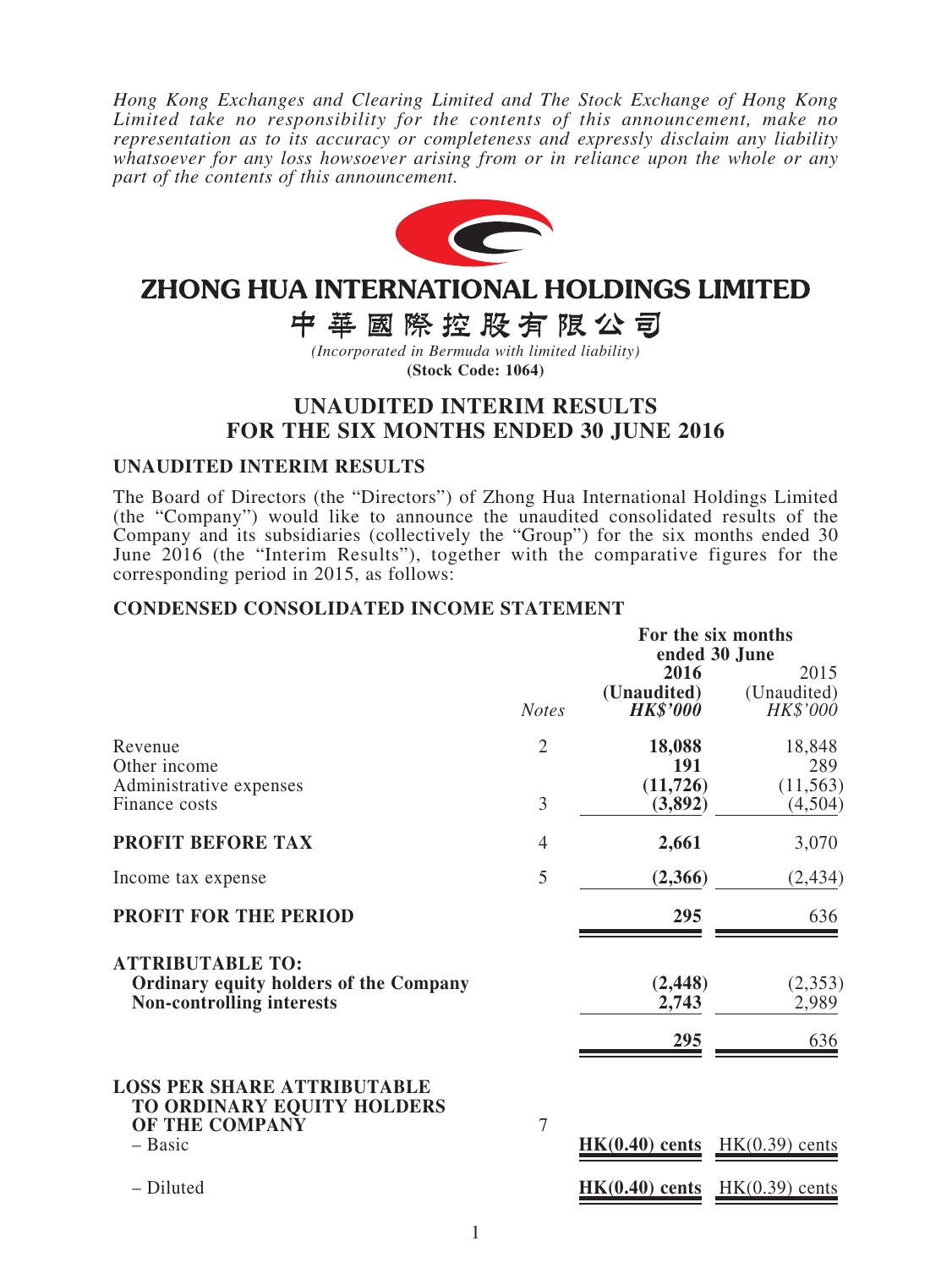# **CONDENSED CONSOLIDATED STATEMENT OF COMPREHENSIVE INCOME**

|                                        |                 | For the six months |  |  |
|----------------------------------------|-----------------|--------------------|--|--|
|                                        |                 | ended 30 June      |  |  |
|                                        | 2016            | 2015               |  |  |
|                                        | (Unaudited)     | (Unaudited)        |  |  |
|                                        | <b>HK\$'000</b> | HK\$'000           |  |  |
| Profit for the period                  | 295             | 636                |  |  |
| Other comprehensive expense            |                 |                    |  |  |
| Other comprehensive expense to         |                 |                    |  |  |
| be reclassified to income statement in |                 |                    |  |  |
| subsequent periods:                    |                 |                    |  |  |
| Exchange differences on translation of |                 |                    |  |  |
| foreign operations                     | (46, 403)       | (111)              |  |  |
| TOTAL COMPREHENSIVE INCOME/(EXPENSE)   |                 |                    |  |  |
| <b>FOR THE PERIOD</b>                  | (46, 108)       | 525                |  |  |
| Total comprehensive income/(expense)   |                 |                    |  |  |
| attributable to:                       |                 |                    |  |  |
| Ordinary equity holders of the Company | (16,291)        | (2,490)            |  |  |
| Non-controlling interests              | (29, 817)       | 3,015              |  |  |
|                                        | (46, 108)       | 525                |  |  |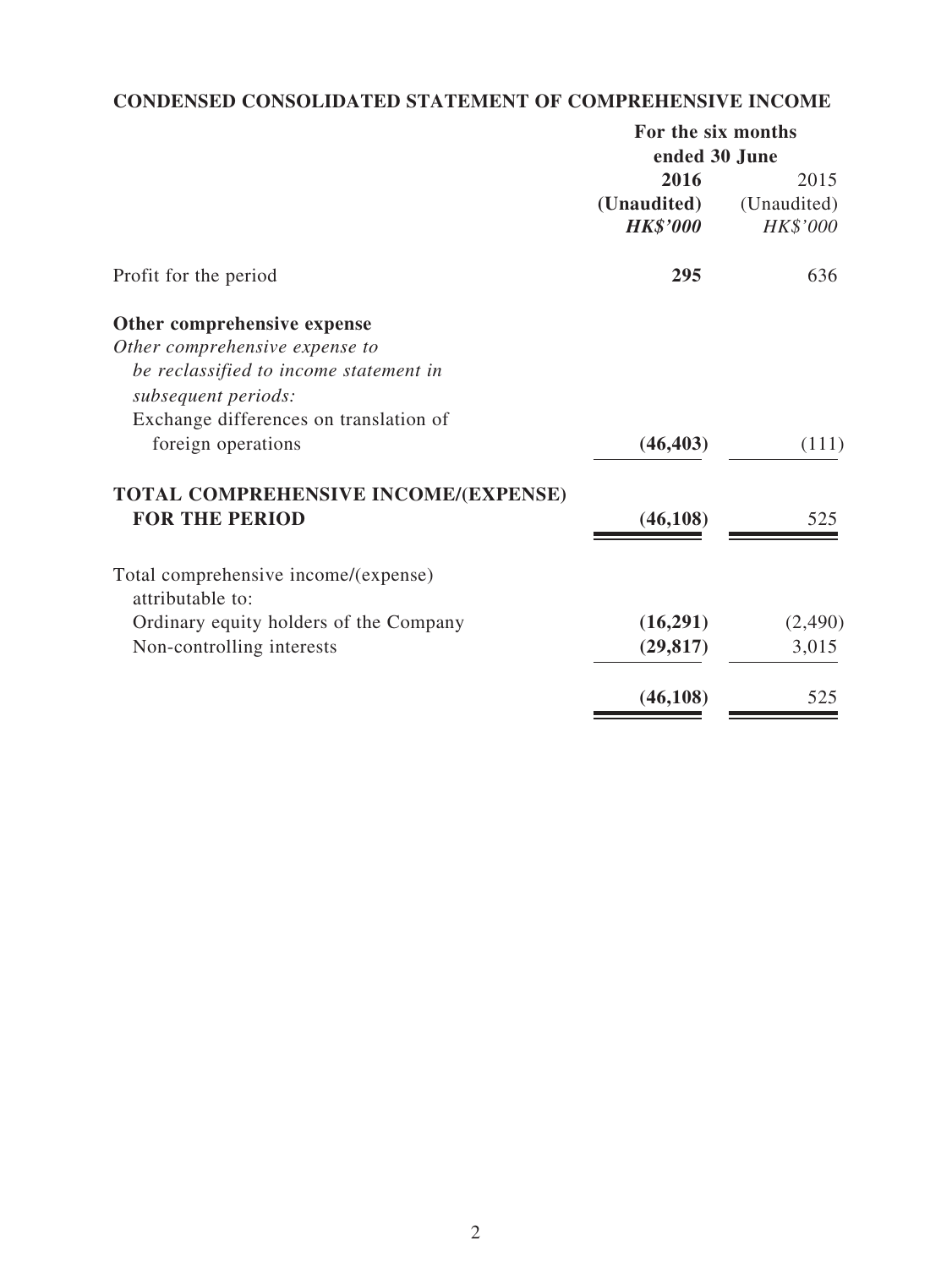# **CONDENSED CONSOLIDATED STATEMENT OF FINANCIAL POSITION**

|                                                         |              | 30 June         | 31 December |
|---------------------------------------------------------|--------------|-----------------|-------------|
|                                                         |              | 2016            | 2015        |
|                                                         |              | (Unaudited)     | (Audited)   |
|                                                         | <b>Notes</b> | <b>HK\$'000</b> | HK\$'000    |
| <b>NON-CURRENT ASSETS</b>                               |              |                 |             |
|                                                         |              | 5,324           | 5,603       |
| Property, plant and equipment                           |              |                 |             |
| Investment properties                                   |              | 3,859,642       | 3,925,860   |
| Total non-current assets                                |              | 3,864,966       | 3,931,463   |
| <b>CURRENT ASSETS</b>                                   |              |                 |             |
| Properties held for sales                               |              | 36,070          | 36,692      |
| Trade receivables                                       | 8            | 17,155          | 14,211      |
| Prepayments, deposits and other receivables             |              | 13,896          | 13,724      |
| Cash and bank balances                                  |              | 45,680          | 18,584      |
| Total current assets                                    |              | 112,801         | 83,211      |
| <b>CURRENT LIABILITIES</b>                              |              |                 |             |
| Trade payables                                          | 9            | (2,018)         | (2,053)     |
| Other payables and accruals                             |              | (36, 262)       | (25,717)    |
| Tax payable                                             |              | (42, 248)       | (41, 101)   |
| Interest-bearing bank and other borrowings              |              | (9, 417)        | (9,213)     |
| Total current liabilities                               |              | (89, 945)       | (78, 084)   |
| <b>NET CURRENT ASSETS</b>                               |              | 22,856          | 5,127       |
| <b>TOTAL ASSETS LESS</b>                                |              |                 |             |
| <b>CURRENT LIABILITIES</b>                              |              | 3,887,822       | 3,936,590   |
| <b>NON-CURRENT LIABILITIES</b>                          |              |                 |             |
| Loan from a director                                    |              | (74, 217)       | (75, 496)   |
| Due to a director                                       |              | (162, 633)      | (133, 334)  |
| Long term other payables                                |              | (128, 592)      | (140, 163)  |
| Interest-bearing bank and other borrowings              |              | (17, 779)       | (22, 772)   |
| Deferred tax liabilities                                |              | (818, 676)      | (832, 792)  |
| Total non-current liabilities                           |              | (1,201,897)     | (1,204,557) |
| Net assets                                              |              | 2,685,925       | 2,732,033   |
|                                                         |              |                 |             |
| <b>EQUITY</b>                                           |              |                 |             |
| Equity attributable to equity<br>holders of the Company |              |                 |             |
| Issued capital                                          |              | 15,140          | 15,140      |
| Reserves                                                |              | 784,904         | 801,195     |
|                                                         |              |                 |             |
|                                                         |              | 800,044         | 816,335     |
| Non-controlling interests                               |              | 1,885,881       | 1,915,698   |
| <b>Total equity</b>                                     |              | 2,685,925       | 2,732,033   |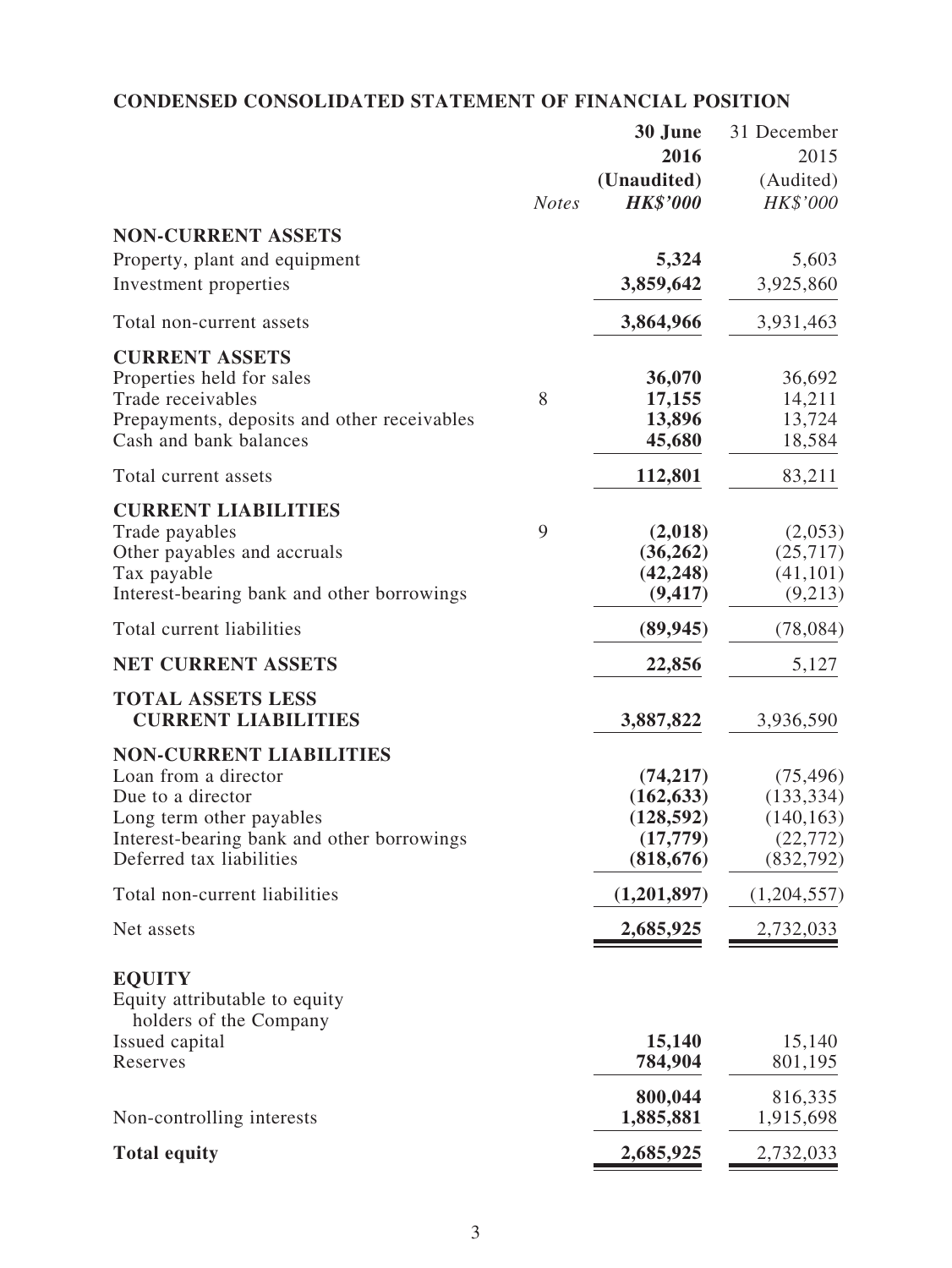#### **1. BASIS OF PREPARATION AND SIGNIFICANT ACCOUNTING POLICIES**

The condensed consolidated interim financial statements are prepared in accordance with Hong Kong Accounting Standard ("HKAS") 34 "Interim Financial Reporting". The accounting policies and basis of preparation adopted in the preparation of the interim financial statements are the same as those used in the annual financial statements for the year ended 31 December 2015, except in relation to the following new and revised Hong Kong Financial Reporting Standards ("HKFRSs") which also include HKASs and Interpretations, that affect the Group and are mandatory for the accounting period beginning on or after 1 January 2016:

| Amendments to HKFRS 10, HKFRS 12    | Investment Entities: Applying the Consolidation     |
|-------------------------------------|-----------------------------------------------------|
| and HKAS 28 (2011)                  | Exception                                           |
| Amendments to HKFRS 11              | Accounting for Acquisitions of Interests in Joint   |
|                                     | Operations                                          |
| Amendments to HKAS 1                | Disclosure Initiative                               |
| Amendments to HKAS 16 and HKAS 38   | Clarification of Acceptable Methods of Depreciation |
|                                     | and Amortisation                                    |
| Amendments to HKAS 16 and HKAS 41   | Agriculture: Bearer Plants                          |
| Amendments to HKAS 27 (2011)        | Equity Method in Separate Financial Statements      |
| Annual Improvements 2012-2014 Cycle | Amendments to a number of HKFRSs                    |

The adoption of these new and revised HKFRSs had no material effect on how the results and financial position for the current or prior accounting periods have been prepared and presented. Accordingly, no prior period adjustment has been required.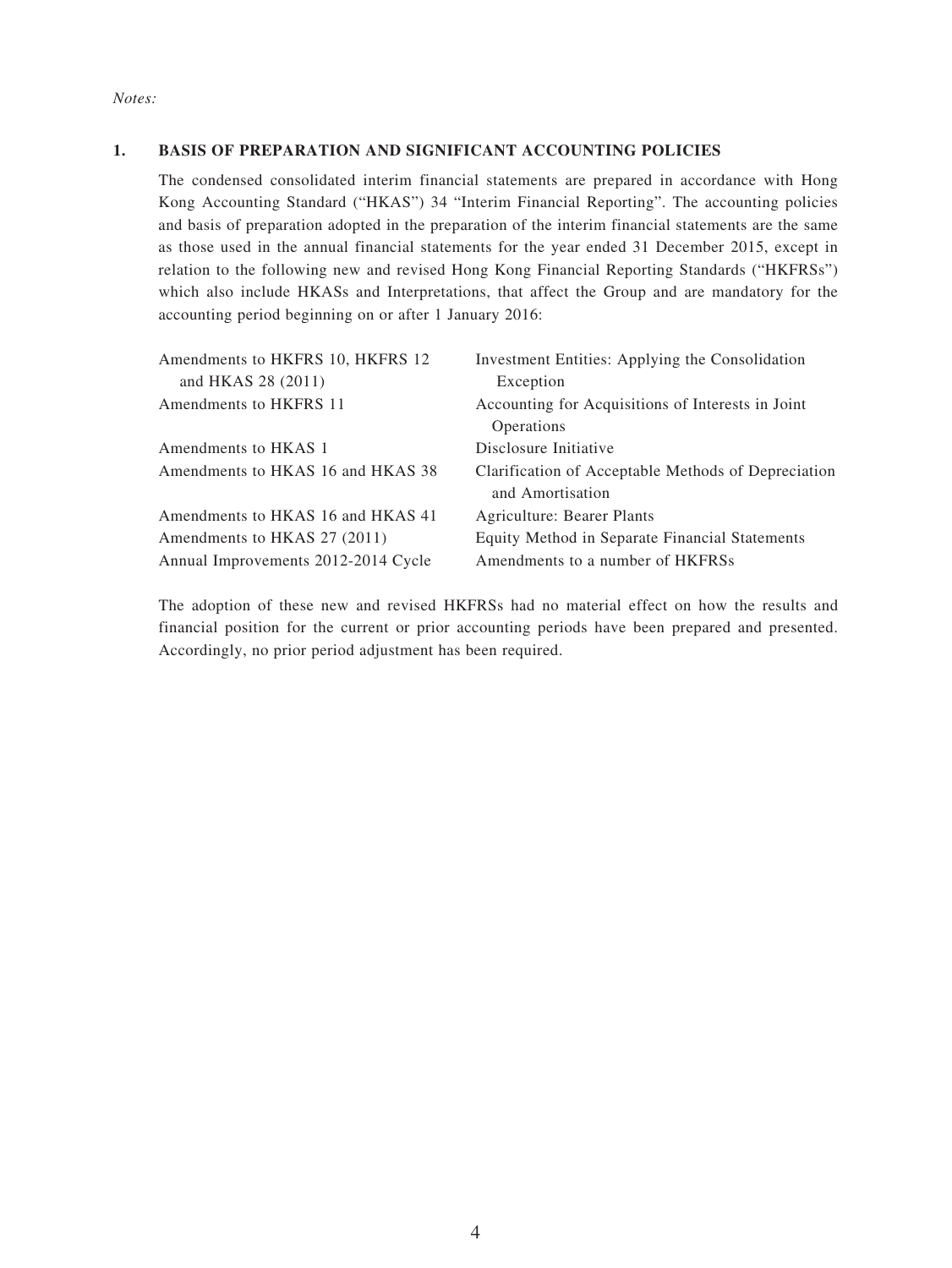#### **2. OPERATING SEGMENT INFORMATION**

For management purposes, the Group is organised into business units based on their services and two reportable operating segments as follows:

- (a) the property investment segment, which invests in properties located in the Mainland of the People's Republic of China ("Mainland China") for generating potential income from letting; and
- (b) the corporate and other segment, which provides management services to group companies.

The accounting policies of the operating segments are the same as those described in the Group's financial statements for the year ended 31 December 2015.

No geographical segment information is presented as over 90% of the Group's revenue is derived from customers based in Mainland China.

The following table presents revenue and results information for the Group's operating segments:

#### **For the six months ended 30 June**

|                             | <b>Property investment</b>     |                         | Corporate and others           |                         | <b>Total</b>                   |                         |
|-----------------------------|--------------------------------|-------------------------|--------------------------------|-------------------------|--------------------------------|-------------------------|
|                             | 2016                           | 2015                    | 2016                           | 2015                    | 2016                           | 2015                    |
|                             | (Unaudited)<br><b>HK\$'000</b> | (Unaudited)<br>HK\$'000 | (Unaudited)<br><b>HK\$'000</b> | (Unaudited)<br>HK\$'000 | (Unaudited)<br><b>HK\$'000</b> | (Unaudited)<br>HK\$'000 |
| <b>Segment revenue:</b>     |                                |                         |                                |                         |                                |                         |
| Sales to external customers | 18,088                         | 18,848                  |                                |                         | 18,088                         | 18,848                  |
| Segment results             | 13,172                         | 13,692                  | (6, 810)                       | (6,407)                 | 6,362                          | 7,285                   |
| Other income                |                                |                         |                                |                         | 191                            | 289                     |
| Finance costs               |                                |                         |                                |                         | (3,892)                        | (4,504)                 |
| Profit before tax           |                                |                         |                                |                         | 2,661                          | 3,070                   |
| Income tax expense          |                                |                         |                                |                         | (2,366)                        | (2, 434)                |
| Profit for the period       |                                |                         |                                |                         | 295                            | 636                     |

#### **Information about major customers**

For the six months ended 30 June 2016 (the "Period"), aggregate revenue from four customers (2015: four) with each of whom transactions had exceeded 10% of the Group's total revenue amounted to approximately HK\$18,088,000 (2015: HK\$18,848,000).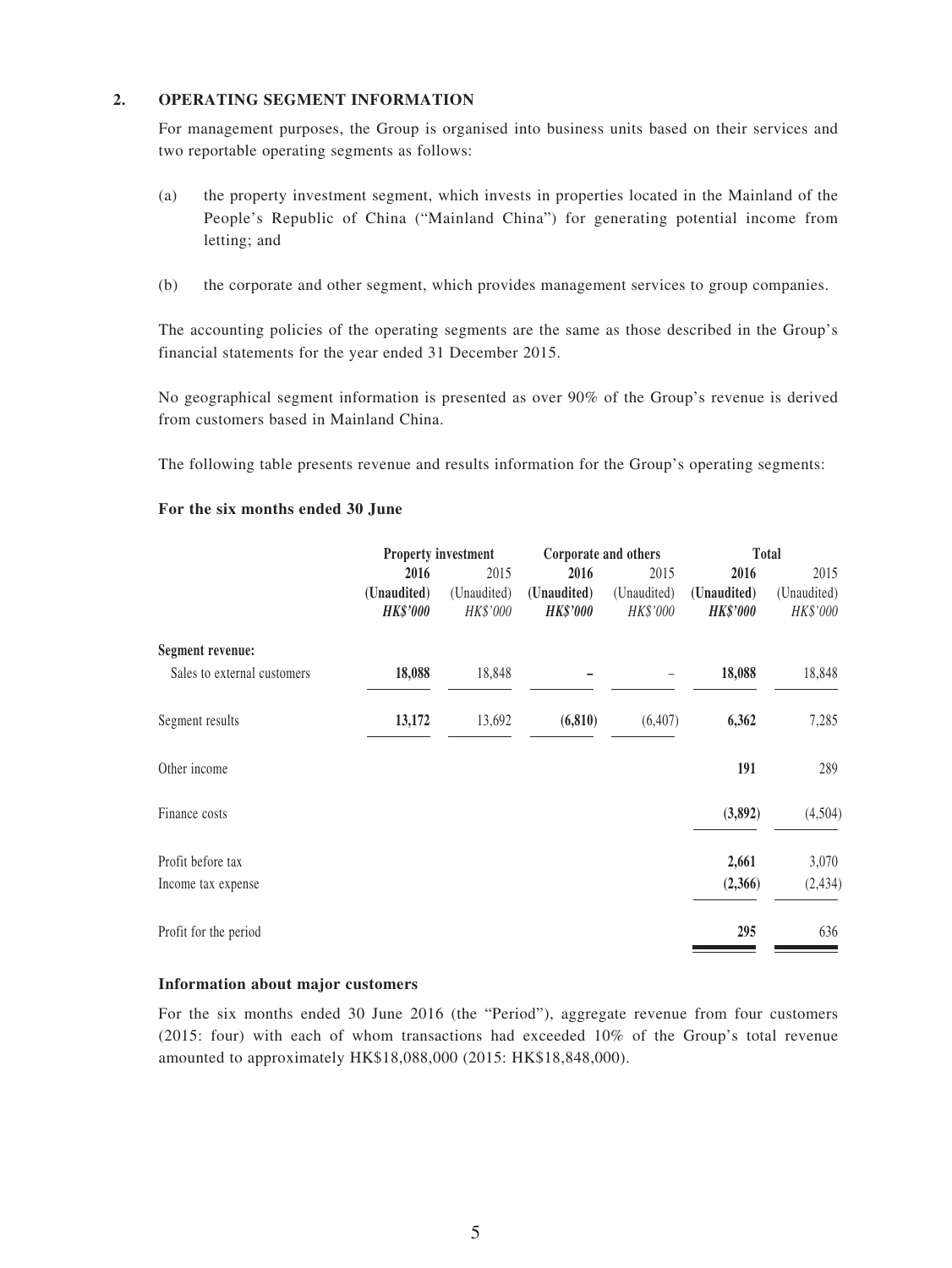#### **3. FINANCE COSTS**

|                      | For the six months             |                         |  |
|----------------------|--------------------------------|-------------------------|--|
|                      | ended 30 June                  |                         |  |
|                      | 2016                           | 2015                    |  |
|                      | (Unaudited)<br><b>HK\$'000</b> | (Unaudited)<br>HK\$'000 |  |
| Interest on:         |                                |                         |  |
| Bank loans           | 915                            | 1,398                   |  |
| Finance lease        |                                | $\overline{4}$          |  |
| Loan from a director | 2,977                          | 3,102                   |  |
|                      | 3,892                          | 4,504                   |  |

#### **4. PROFIT BEFORE TAX**

The Group's profit before tax is arrived at after charging/(crediting):

|                                              | For the six months<br>ended 30 June |             |  |
|----------------------------------------------|-------------------------------------|-------------|--|
|                                              | 2016                                | 2015        |  |
|                                              | (Unaudited)                         | (Unaudited) |  |
|                                              | <b>HK\$'000</b>                     | HK\$'000    |  |
| Depreciation                                 | 188                                 | 259         |  |
| Interest income                              | (36)                                | (52)        |  |
| Income from letting of investment properties | (18,088)                            | (18, 848)   |  |

#### **5. INCOME TAX EXPENSE**

|                           |                 | For the six months |  |  |
|---------------------------|-----------------|--------------------|--|--|
|                           |                 | ended 30 June      |  |  |
|                           | 2016            | 2015               |  |  |
|                           | (Unaudited)     | (Unaudited)        |  |  |
|                           | <b>HK\$'000</b> | HK\$'000           |  |  |
| Provision for the period: |                 |                    |  |  |
| Elsewhere                 | 2,366           | 2,434              |  |  |

No provision for Hong Kong profits tax had been made as the Group did not generate any taxable profits in Hong Kong during the Period (2015: Nil).

Taxes on profits assessable elsewhere have been calculated at the rates of tax prevailing in the countries in which the Group operates, based on existing legislation, interpretations and practices in respect thereof. The subsidiaries established in Mainland China are subject to income taxes at the rate of 25% (2015: 25%).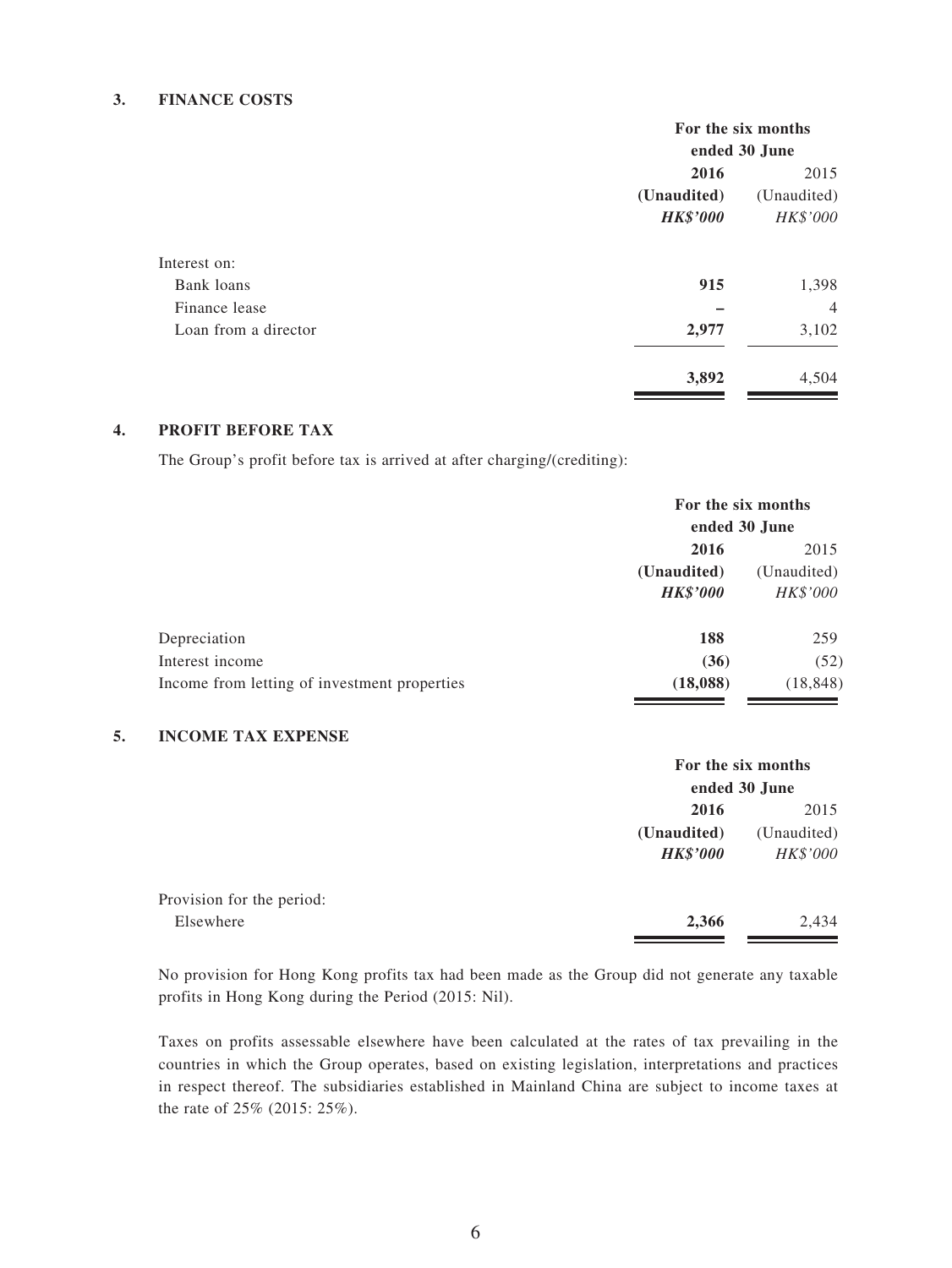#### **6. INTERIM DIVIDEND**

The Directors do not recommend the payment of an interim dividend for the Period (2015: Nil).

#### **7. LOSS PER SHARE ATTRIBUTABLE TO ORDINARY EQUITY HOLDERS OF THE COMPANY**

The calculation of basic loss per share for the Period is based on the loss attributable to ordinary equity holders of the Company of HK\$2,448,000 (2015: HK\$2,353,000) and the weighted average number of 605,616,520 (2015: 605,616,520) ordinary shares in issue during the Period.

The weighted average number of ordinary shares for the purposes of basic and diluted loss per share for the six month ended 30 June 2015 have been adjusted to reflect the impact of the share subdivision effected during the six month ended 30 June 2015.

During the six months ended 30 June 2016 and 2015, the Group had no potentially dilutive ordinary shares in issue.

#### **8. TRADE RECEIVABLES**

An aged analysis of the Group's trade receivables at the end of the reporting period is as follows:

|                 | 30 June 2016<br>(Unaudited) |            | 31 December 2015<br>(Audited) |      |
|-----------------|-----------------------------|------------|-------------------------------|------|
|                 | <b>HK\$'000</b>             | $\%$       | HK\$'000                      | $\%$ |
| Within 6 months | 17,155                      | <b>100</b> | 7,131                         | 50   |
| 6 to 12 months  |                             |            | 7,080                         | 50   |
|                 | 17,155                      | <b>100</b> | 14,211                        | 100  |

The Group generally grants a credit term of 3 months to 12 months to its customers.

The age of the Group's trade receivables is based on the date of recognition of turnover and the due date of instalments as stipulated in the sale contracts. The Group does not hold any collateral or other credit enhancements over its trade receivable balances. Trade receivables are non-interestbearing.

#### **9. TRADE PAYABLES**

An aged analysis of the Group's trade payables at the end of the reporting period is as follows:

|               |                 | 30 June 2016<br>(Unaudited) |                 | 31 December 2015<br>(Audited) |  |
|---------------|-----------------|-----------------------------|-----------------|-------------------------------|--|
|               |                 |                             |                 |                               |  |
|               | <b>HK\$'000</b> | $\%$                        | <b>HK\$'000</b> | $\%$                          |  |
| Within 1 year | 2,018           | 100                         | 2,053           | 100                           |  |

The age of the Group's trade payables is based on the dates of the goods received or services rendered. The trade payables are non-interest-bearing.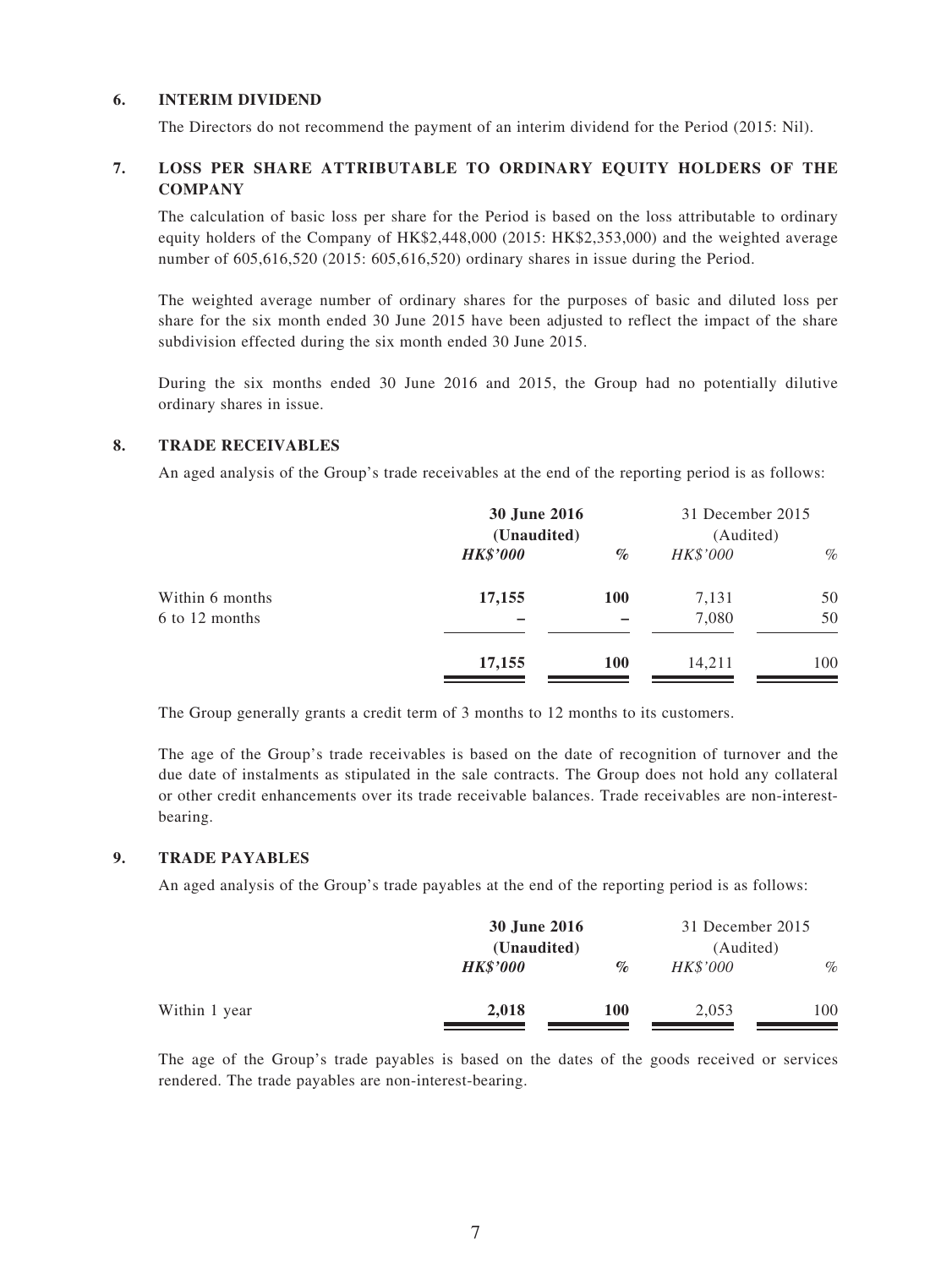### **REVIEW OF RESULTS**

The Group's consolidated turnover for the Period was HK\$18,088,000, which is almost the same level compared with the same period last year (30 June 2015: HK\$18,848,000). The Group's profit for the Period was HK\$295,000 (30 June 2015: HK\$636,000). The Group's loss attributable to equity shareholders was HK\$2,448,000 for the Period (30 June 2015: HK\$2,353,000).

### **BUSINESS REVIEW**

The Company is an investment holding company. Its subsidiaries are principally engaged in property investment and development in Mainland China and have two property interests, one in Chongqing (重慶市) and the other in Guangzhou (廣州市).

Guang Yu Square (港渝廣場), a 16-storey plus basement commercial building, is situated at the most prime commercial area at Chaotianmen (朝天門), Yuzhong District (渝中區), Chongqing (重慶市). Chaotianmen is one of the major clothing wholesale points in Chongqing while Guang Yu Square is the most popular men's clothing and footwear wholesale centre in the region.

The property interest in Guangzhou (廣州市) is situated at the most prime commercial area in Yuexiu District (越秀區), Guangzhou. It is planned that the development site will be developed into a versatile grade A commercial building complex with wholesale and exhibition hall facilities and with an objective to be the landmark of the Yuexiu District. The development site is comprised of three contiguous land parcels located at the east of Jiefang Road South (解放南路), to the south of Daxin Road (大新路), to the north of Yede Road (一德路) and to the west of Xieen Road (謝恩里), Yuexiu District and is wholly owned by Guangzhou Zheng Da Real Estate Development Company Limited (廣州市正大房地產開發有限公司) ("Guangzhou Zheng Da") which in turn Zheng Da Real Estate Development Co. Ltd. ("HK Zheng Da"), a private company incorporated in Hong Kong, has 100% interest.

Guangzhou Zheng Da was set up as a Sino-foreign joint venture by HK Zheng Da as the foreign partner and 越秀房地產開發經營公司 ("越秀國企"), a state-owned enterprise, as the Sino partner in Guangzhou in December 1993. Since its formation, 越秀國企 has not provided any capital or management support to Guangzhou Zheng Da to a material extent. Pursuant to the terms of the Enforcement Rules of the Joint Venture Agreement (合作合同實施細則) (the "Enforcement Rules") executed in 1994, 越秀國企 agreed to surrender its entire interest in Guangzhou Zheng Da except those benefits specified in the Enforcement Rules and therefore HK Zheng Da assumed 100% interest in Guangzhou Zheng Da. 越秀國企is an independent third party.

The Group acquired a 25% indirect interest in HK Zheng Da in December 2007 while the remaining 75% interest to be completed by the Group not later than 30 June 2017 at an aggregate consideration of RMB1,361,100,000 (approximately HK\$1,578,876,000 as at 30 June 2016). Details of the intended acquisition, including terms and conditions, consideration and settlement mechanism, and their amendments thereafter were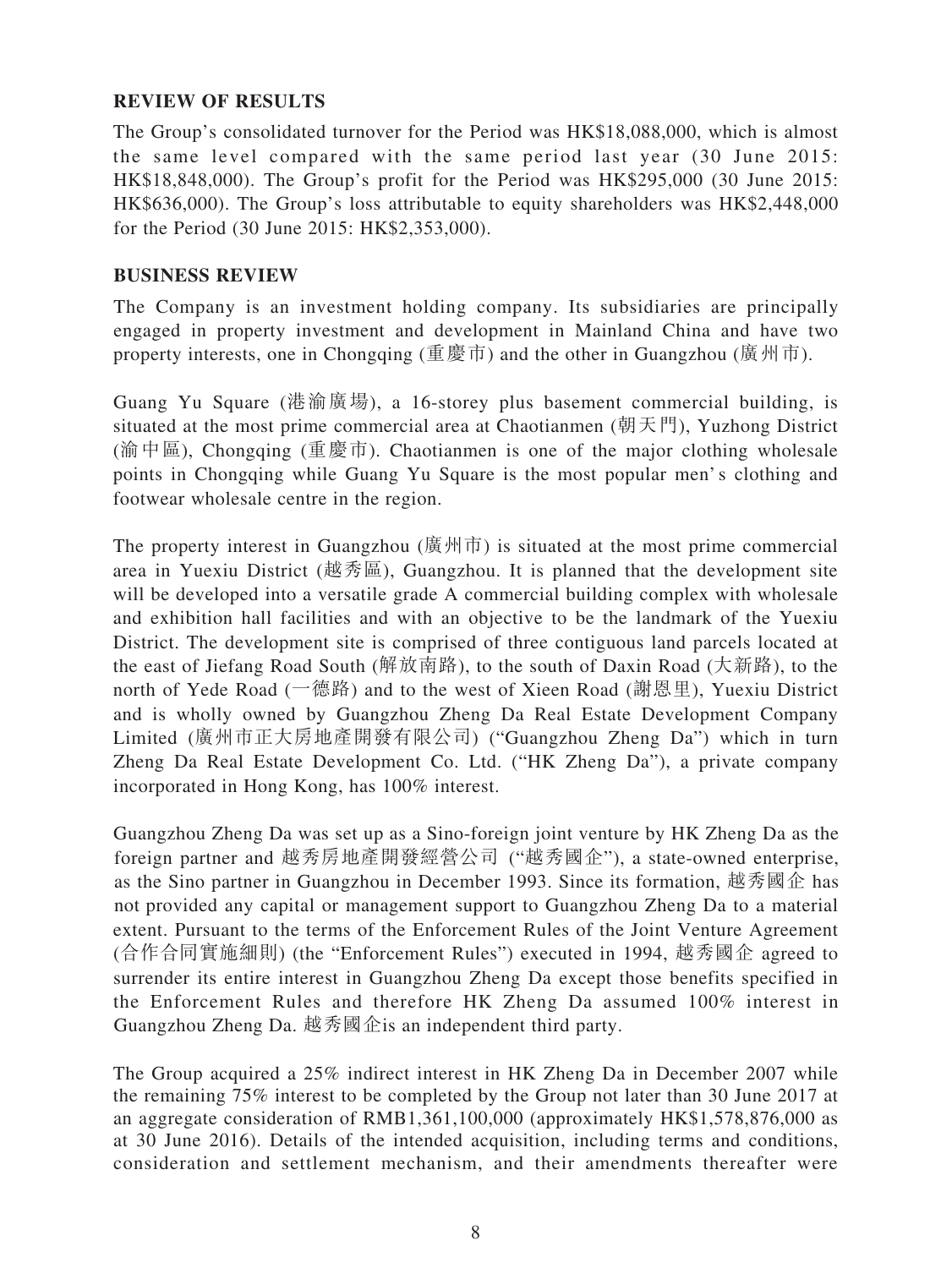disclosed in the Company's circular dated 26 November 2007 and the Company's subsequent announcements, latest of which dated 2 June 2016 (primarily refers to the deferment of the long stop date for completion of the acquisition from 31 March 2009 to 30 June 2017).

Pending for re-developing into a commercial complex, the development site is presently comprised of a 2-storey non-permanent commercial podium and a car park for loading and offloading inventory. With a history of over one century for footwear business in the area surrounding the development site, the commercial podium is regarded as the most popular footwear boutique showcase and wholesale centre in Guangzhou.

The development project was initially planned to be completed within a period of 15 years but its progress was interrupted by the modifications of municipal planning in the region from time to time in the past years. Pursuant to the terms of the relevant joint venture agreement, the joint venture period of Guangzhou Zheng Da is from 31 December 1993 to 31 December 2008 and can be further extended at the request of either foreign or sino partner upon maturity. In December 2008, both Guangzhou Zheng Da and its foreign partner, HK Zheng Da, agreed to extend the joint venture period by 15 years with effect from 1 January 2009 in accordance with the provisions of the articles of Guangzhou Zheng Da but 越秀國企, had become dormant a couple of years ago and therefore its consent could not be obtained. On the other hand, it appeared that another enterprise namely 越秀房地產開發經營有限公司 ("越房私企"), a privately owned enterprise which acquired certain assets (but interest in Guangzhou Zheng Da not included) from 越秀國企 some years ago, claimed that it had taken up certain interest in Guangzhou Zheng Da from 越秀國企, but that was not the case. As such, In late December 2008, Guangzhou Zheng Da, served a writ against 越房私企 at the Guangdong Provincial Guangzhou Municipal Yuexiu District People's Court (廣東省廣 州市越秀區人民法院) (the "Yuexiu Court") demanding for the confirmation of disqualification of 越房私企 from the sino partnership (if any) of the subject sino-foreign joint venture.

The relevant judgment was issued in July 2009 with rulings endorsing the forfeiture of the partnership qualification and legal entitlements of 越房私企 in the subject joint venture. 越房私企 then filed an appeal petition (the "Appeal") at the Guangdong Provincial Guangzhou Municipal Intermediate People's Court (廣東省廣州市中級人民 法院) (the "Guangzhou Court") in August 2009. An hearing was made in October 2009 and no further hearings had been made since then. Both Guangzhou Zheng Da and HK Zheng Da have not yet received a valid judgement in writing issued by the Guangzhou Court in accordance with the relevant PRC laws and due judicial procedures. Guangzhou Zheng Da and HK Zheng Da had dialogues with the relevant court officials from time to time and are looking forward to receiving a formal and legally valid verdict, notice or directive in relation to the Appeal to be granted by the Guangzhou Court or its higher court in accordance with the relevant PRC laws and due judicial procedures. Taking into account the latest rulings granted by the Yuexiu Court in July 2009, the facts and legal grounds substantiated at the first hearing of the Appeal, and the opinion given by the PRC legal counsels and advisors, the Group remains optimistic in obtaining a favourable judgement in the Appeal. Details of the developments of the Appeal were disclosed in the Company's 2015 annual report.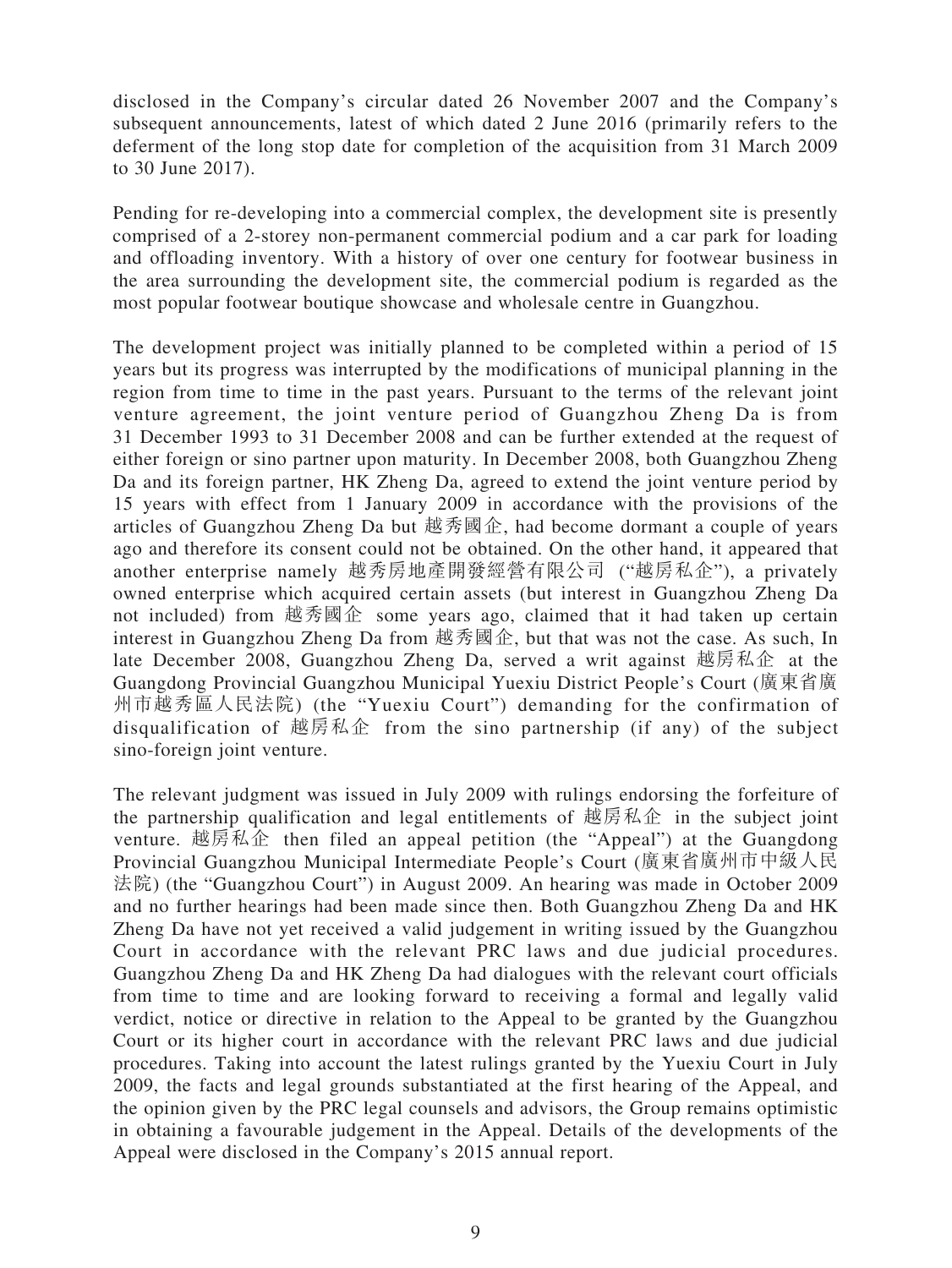### **FINANCIAL REVIEW**

### **Liquidity and financial resources**

The Group generally financed its businesses with internally generated cash flows and banking facilities during the Period. Cash and bank balances of the Group as at 30 June 2016 amounted to HK\$45,680,000 (31 December 2015: HK\$18,584,000). As at 30 June 2016 and 31 December 2015, there were no pledged deposits.

As at 30 June 2016, the Group had outstanding borrowings of approximately HK\$101,413,000 (31 December 2015: HK\$107,481,000) comprising interest-bearing bank loans amounted to HK\$27,196,000 (31 December 2015: HK\$31,985,000), and loan from a director amounted to HK\$74,217,000 (31 December 2015: HK\$75,496,000). Of the Group's interest-bearing bank loans, 35%, 27% and 38% respectively were repayable within one year or on demand, in the second year, and in the third to fifth years, inclusive.

As at 30 June 2016, the secured bank loans of HK\$27,196,000 (31 December 2015: HK\$31,985,000) of the Group bore interest at floating interest rate. The secured bank loan of HK\$4,197,000 (31 December 2015: HK\$5,645,000) of the Group are denominated in Hong Kong dollars. HK\$22,999,000 (31 December 2015: HK\$26,340,000) of the secured bank loans are denominated in Renminbi.

The Group's gearing ratio as at 30 June 2016 was 0.03 (31 December 2015: 0.03), calculated based on the Group's interest-bearing bank and other borrowings and loan from a director of HK\$101,413,000 (31 December 2015: HK\$107,481,000) over total assets of HK\$3,977,767,000 (31 December 2015: HK\$4,014,674,000). The Group's gearing was maintained at a relatively low level during the Period.

### **Currency structure**

The Group had limited exposure to foreign exchange rate fluctuations as most of its transactions, including borrowings, were mainly conducted in Hong Kong dollars or Renminbi and the exchange rates of these currencies were relatively stable throughout the Period.

### **Pledge of assets**

The Group had utilized bank loan facilities amounting to approximately HK\$27,196,000 (31 December 2015: HK\$31,985,000) as at 30 June 2016. The loans were charged by the Group's investment properties and corporate guarantee executed by the Company.

### **Contingent liabilities**

As at 30 June 2016, guarantees given for mortgage loans granted by banks to certain purchasers of the Group's properties amounted to HK\$139,000 (31 December 2015: HK\$139,000).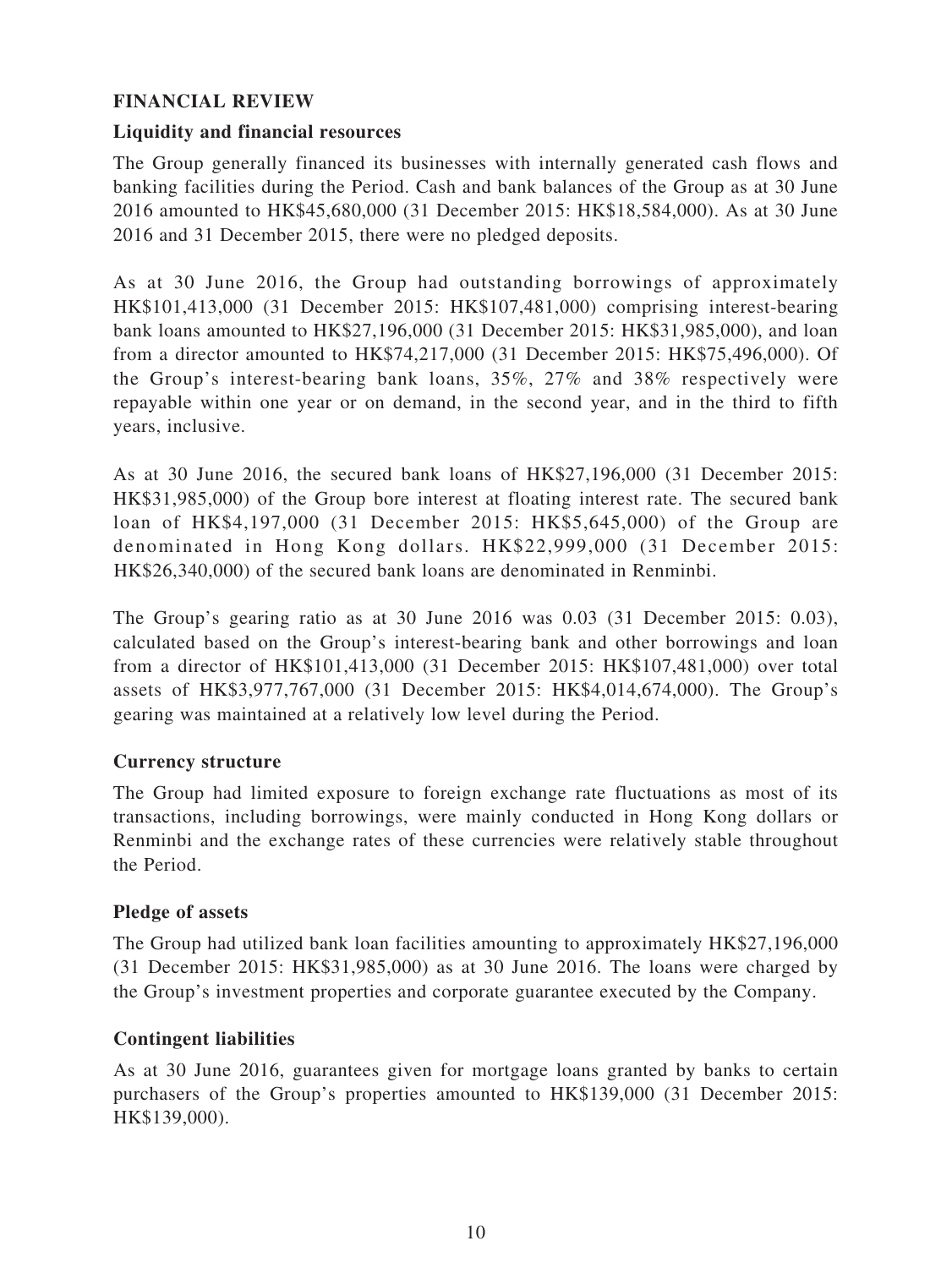### **EMPLOYEES AND REMUNERATION POLICY**

The total staff cost for the Period was approximately HK\$3.6 million. The Group employed about 30 full time staff in Hong Kong, Chongqing and Guangzhou as at 30 June 2016. Employees are remunerated according to the nature of their job and market trend, with built-in merit components incorporated in the annual increment to reward and motivate individual performance. In Chongqing and Guangzhou, the Group provided staff welfare and bonuses to its employees in accordance with the prevailing labour law. In Hong Kong, other staff benefits included medical schemes, Mandatory Provident Fund Scheme and employee share option scheme.

### **BUSINESS PROSPECTS**

It is anticipated that the global monetary, commodity and stock markets will be relatively volatile coupled with unpredictable global economic growth forecasts in the second half year of 2016.

While the United States ceased its quantitative easing policies on money supply and raised the federal fund rate in 2015 to cool down its domestic inflation threat, most central banks in the western world, including the European Economic Community and Japan, are initiating another round of quantitative easing policies to boost their weaken domestic economies. Furthermore, the most recent event of Brexit appeared in United Kingdom also significantly contributed uncertainty to the global economy. It was therefore expected the foreign exchange fluctuations, mainly Euro dollars, Pound and Japanese Yen, and crude oil price fluctuations will unavoidably hit the exports of Mainland China in 2016.

It is also perceived that Mainland China will encounter a tough year in 2016. The Finance Minister of China had commented at the National People's Congress that the economic growth forecast will be further slowdown in 2016. Since late 2014, the People's Bank of China has been decreasing the benchmark lending interest rate and required reserve ratio of commercial banks with an objective to enhance the liquidity of domestic money market in Mainland China. The property markets in most leading cities in Mainland China will remain relatively steady in 2016. With the sustaining growth in economy and population in major cities in Mainland China in future, the Group remains optimistic in the prospects of the property market in Mainland China in the medium to long-term spectrum. In addition, the Group considers that the geographical spread of its investment property projects in both Chongqing as the capital city of western China and Guangzhou as the capital city of southern China, with varying economic growth propensity, will serve to diversify the Group's exposure to business risks in the two regions.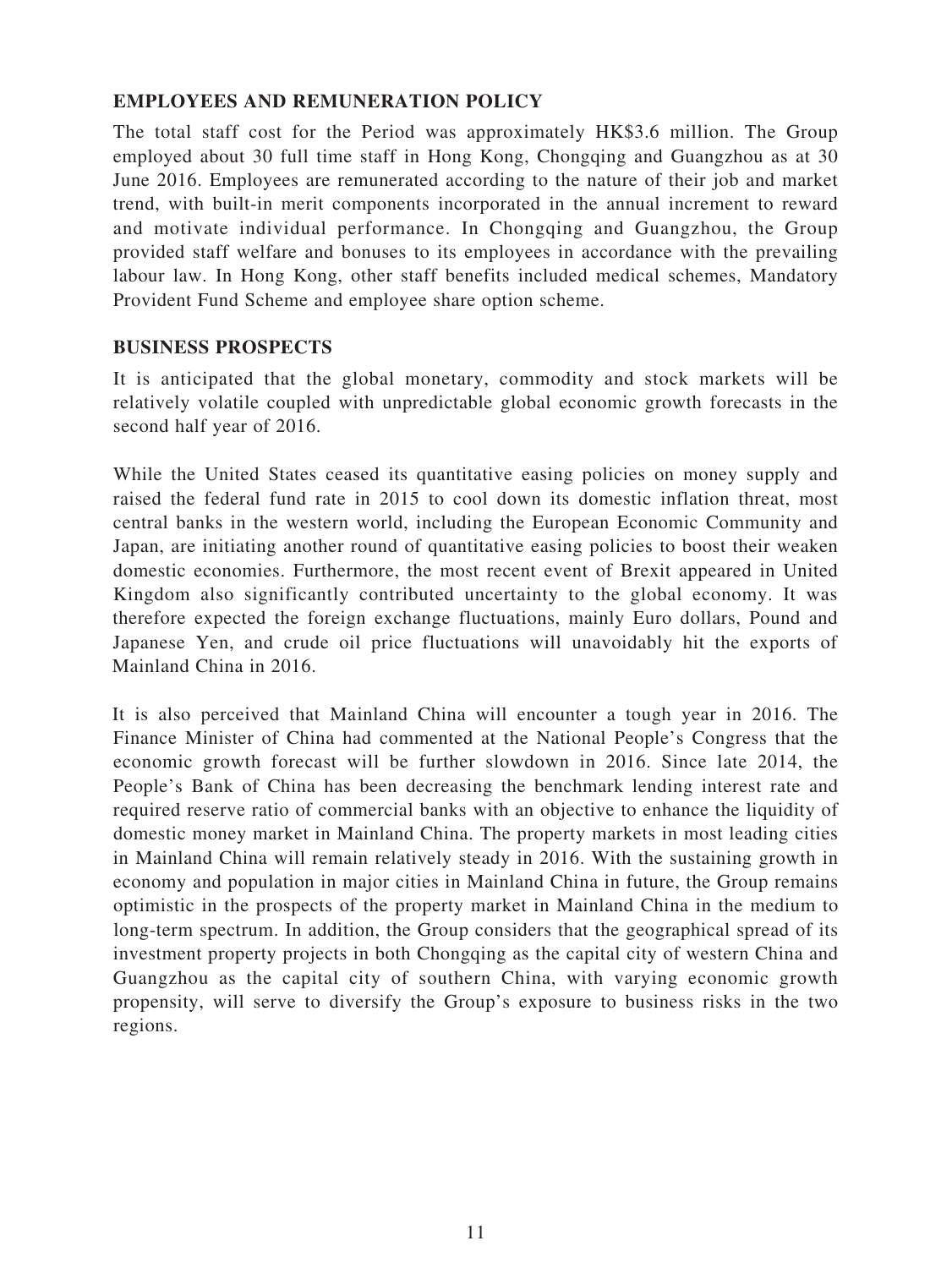The Group expects that the investment potential of the Guang Yu Square will be further improved in the medium term, as the Chongqing Municipal People's Government (重慶 市人民政府) has been undergoing a major urban re-development (城市改造工程) at Chaotinanmen so that most aged and poorly managed buildings surrounding the Guang Yu Square will be demolished and new infrastructure facilities will be constructed in coming years. To couple with this major urban redevelopment, the Group has commenced the refurbishment of the Guang Yu Square to upgrade its facilities and exterior design and thereafter, the revenue from the property is expected to generate a higher yield.

In respect of the investment project in Guangzhou, it is planned that the development site will be developed into a versatile grade A commercial building complex with wholesale and exhibition hall facilities. Upon the completion of the project, it is anticipated that significant revenue can be generated for the Group and, more importantly, it can create more job opportunities and economic benefits to the Yuexiu District. However, the construction schedule of the development project has

been deferred pending to the outcome of the lawsuit. As such, the development site is currently operating as a non-permanent commercial podium for footwear boutique showcase and wholesale centre so as to maintain a steady revenue for the Group in 2016.

Having considered these matters, the Directors will keep on a cautious approach in its property development projects on hand and re-mapping its business directions for the coming three years and are of the view that the Group should diversify its business. It is anticipated that the engagement in renewable energy and related industries will be a new business model all over the world in the forthcoming years.

Given the strong asset backing and low gearing ratio for the Group's financial position, the Group may take these advantages to explore new business opportunities in 2016 and 2017. The Directors will also strengthen its management expertise and redeploy the Group's resources for meeting these new challenges.

Looking ahead, the Directors are confident and optimistic about the Group's future prospects.

### **CODE ON CORPORATE GOVERNANCE PRACTICE**

In the opinion of the Directors, the Company complied with the Code on Corporate Governance Practice (the "Code") as set out in Appendix 14 of the Listing Rules from time to time throughout the Period, except for the following deviation:

### **Code Provision A.4.2**

The second part of Code A.4.2 stipulates that every director, including those appointed for a specific term, should be subject to retirement by rotation at least once every three years.